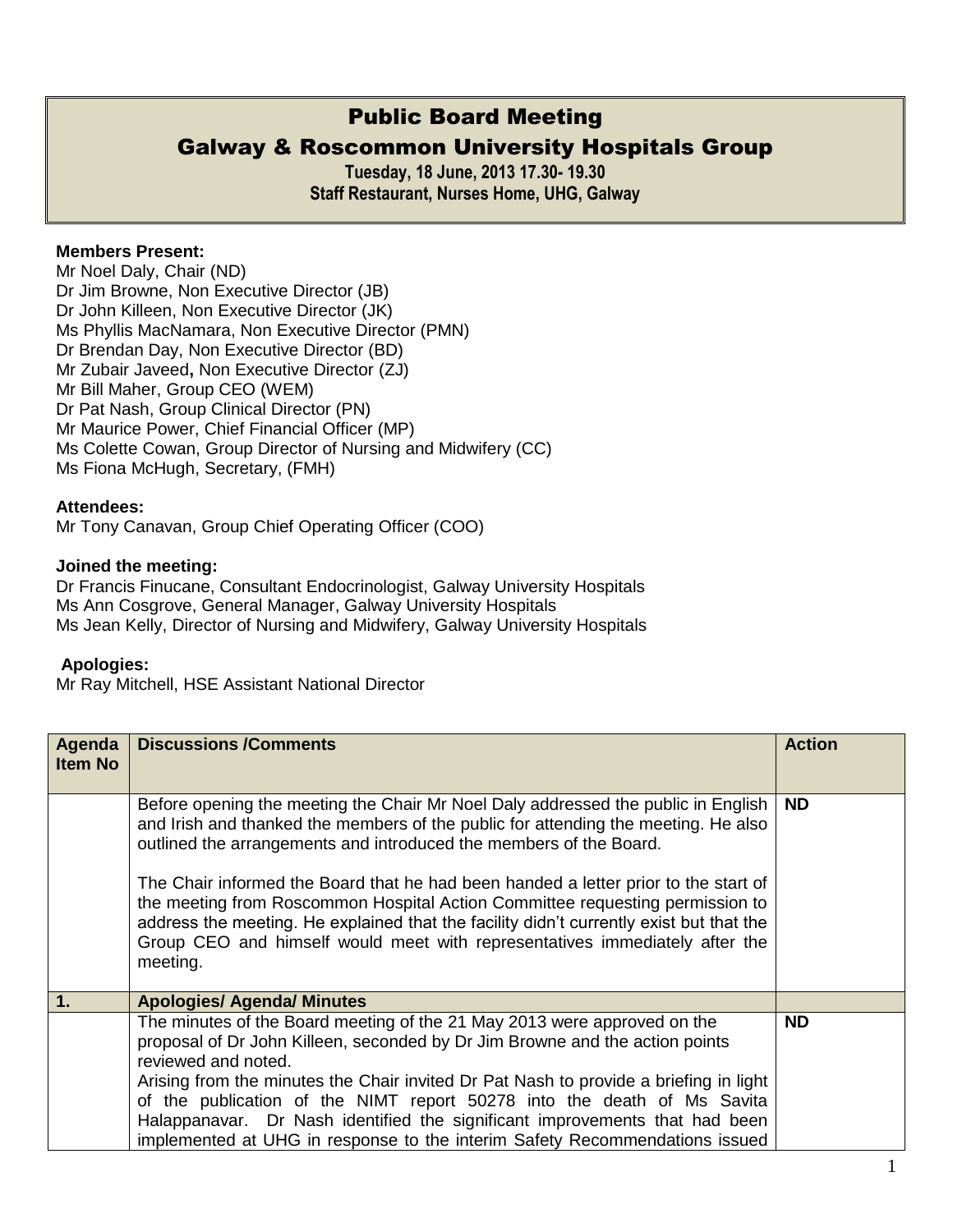|    | last November by the Chair of the investigation, Professor Sir Sabaratnam<br>Arulkumaran. Dr Nash accepted the final report recommendations and advised that<br>that the hospital will work to fully implement same. In conclusion, Dr Nash<br>proposed that the Board endorse the apology and sincere sympathises issued by<br>UHG to Mr Praveen Halappanavar and family. In response the Board passed a<br>vote to offer apologies and sincere sympathises to Mr Praveen Halappanavar and<br>family. Proposed by Ms Phyllis MacNamara and seconded by Dr John Killeen.                                                                | <b>ND</b>    |
|----|-----------------------------------------------------------------------------------------------------------------------------------------------------------------------------------------------------------------------------------------------------------------------------------------------------------------------------------------------------------------------------------------------------------------------------------------------------------------------------------------------------------------------------------------------------------------------------------------------------------------------------------------|--------------|
|    | Dr Brendan Day as Chairman of the Quality and Patient Safety Committee in<br>consultation with Dr Pat Nash Clinical Director agreed to take this report 50278 and<br>report back to the September Board meeting with timelines and milestones for<br>implementation of recommendations.                                                                                                                                                                                                                                                                                                                                                 | <b>BD/PN</b> |
|    | It was noted that the HIQA Investigation is still ongoing and a date for publication of<br>report is not yet known.                                                                                                                                                                                                                                                                                                                                                                                                                                                                                                                     |              |
|    | <b>Group Hospital Foundation</b><br>Arising from the last meeting Mr Noel Daly informed the Board that a meeting has<br>been convened for 27 June to explore how the foundation for the Group might work<br>and the Group will be joined by Chairs of the Friends of Letterkenny and Sligo<br>Hospitals.                                                                                                                                                                                                                                                                                                                                |              |
|    | Mr Daly agreed to provide a proposal arising from the meeting to the next Board<br>Meeting.                                                                                                                                                                                                                                                                                                                                                                                                                                                                                                                                             | <b>ND</b>    |
|    | <b>HSE Invitation to Tender for Board Governance</b><br>Mr Maurice Power advised the Board that the HSE have identified a preferred<br>supplier who will be appointed in the coming weeks. The successful supplier will<br>identify a programme of work to review existing Board Governance, identify<br>recommendations based on best practice and prepare a road map for new Groups<br>on transition to Trust Status. Mr Power will keep members advised of progress.                                                                                                                                                                 | <b>MP</b>    |
| 2. | <b>Chairman update</b>                                                                                                                                                                                                                                                                                                                                                                                                                                                                                                                                                                                                                  |              |
|    | <b>Endoscopy Unit Roscommon</b><br>Mr Noel Daly informed the Board that planning permission has been granted for<br>the state-of-the-art €3m Endoscopy Unit at Roscommon County Hospital. This<br>development was welcomed by the Board and further evidence of the commitment<br>to develop Roscommon Hospital as an exemplar Model 2 Hospital.<br><b>Launch of Project Echo</b><br>Mr Noel Daly spoke to the recent Launch by on Taoiseach at Farmleigh of Project<br>Echo (Technology for Medicine) as part of the Change Nation Programme which<br>he and Ms Cowan attended. It was noted that we are one of the few Groups invited |              |
|    | to participate. Ms Colette Cowan provided a brief summary of the project and<br>agreed to provide a full report to the next Board meeting. The participation of the<br>Group in this project was welcomed by the Board.                                                                                                                                                                                                                                                                                                                                                                                                                 | cc           |
|    | <b>Higgins Report</b><br>Mr Daly spoke to the recent announcement by Minster Reilly of the new Hospital<br>Groups, and advised that Prof Higgins the author of the report will visit Galway next<br>week to meet with senior management and staff of the Group and he extended an<br>invitation to the Board members to attend. The principal recommendations for the                                                                                                                                                                                                                                                                   |              |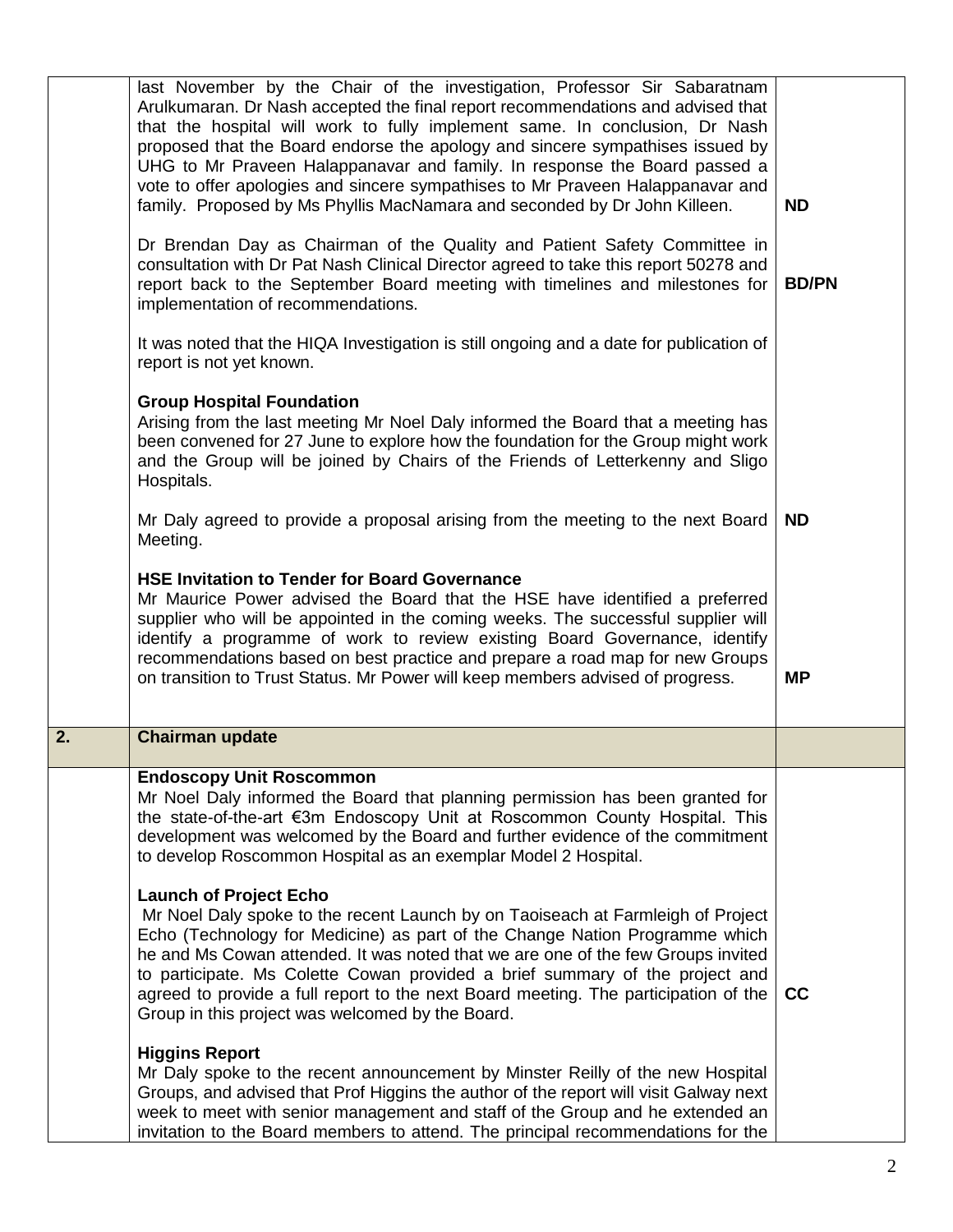|    | Group are the proposed addition of Mayo General, Sligo Regional and Letterkenny<br>General to the Group.                                                                                                                                                                                                                                                                                                                                                                                                                                                                                                                                                                                                                                                                                                                                                                                                                                                                                                                                                                                                                                                                                                                                                                                                                                                                                                                                                                                                                                                                                                                                                                                                                                                                                                                                                                                                                                                                                                                                                                                                                                                                                                                                                             |            |
|----|----------------------------------------------------------------------------------------------------------------------------------------------------------------------------------------------------------------------------------------------------------------------------------------------------------------------------------------------------------------------------------------------------------------------------------------------------------------------------------------------------------------------------------------------------------------------------------------------------------------------------------------------------------------------------------------------------------------------------------------------------------------------------------------------------------------------------------------------------------------------------------------------------------------------------------------------------------------------------------------------------------------------------------------------------------------------------------------------------------------------------------------------------------------------------------------------------------------------------------------------------------------------------------------------------------------------------------------------------------------------------------------------------------------------------------------------------------------------------------------------------------------------------------------------------------------------------------------------------------------------------------------------------------------------------------------------------------------------------------------------------------------------------------------------------------------------------------------------------------------------------------------------------------------------------------------------------------------------------------------------------------------------------------------------------------------------------------------------------------------------------------------------------------------------------------------------------------------------------------------------------------------------|------------|
| 3. | <b>Chief Executive Officer (CEO)</b>                                                                                                                                                                                                                                                                                                                                                                                                                                                                                                                                                                                                                                                                                                                                                                                                                                                                                                                                                                                                                                                                                                                                                                                                                                                                                                                                                                                                                                                                                                                                                                                                                                                                                                                                                                                                                                                                                                                                                                                                                                                                                                                                                                                                                                 |            |
|    | <b>CEO Report (42/2013)</b><br>Mr Bill Maher presented a summary of his report as previously circulated, and drew<br>the Boards attention to some of the key issues:<br>Emergency Department trolley waits have considerably improved and ranks<br>$\bullet$<br>alongside the best across the Country.<br>The Group continues to maintain the Special Delivery Unit (SDU) Inpatient<br>٠<br>target for children and scopes, however, progress is slower than anticipated to<br>meet the 8 month adult target and is now the Groups biggest challenge and<br>advised the Board that a major initiative is now in place to address this.<br>Update of meeting between the Regional Director of Operations (RDO) and<br>٠<br>Area Managers on the 22 May regarding the transition of Mayo General, Sligo<br>Regional and Letterkenny General Hospital and formally welcomed the new<br>additional hospitals scheduled to take place on the 1 <sup>st</sup> August 2013 subject to<br>completion of due diligence.<br>Mr Bill Maher agreed to bring all members of the Board up-to-date on the new<br>Hospitals at future meetings and each of the General Managers to attend Board<br>meetings as appropriate to provide overview of their hospitals.<br>The members of the Board received the CEO Report (42/2013) and welcomed the<br>use of Key Performance Indicator as a diagnostic tool for management.<br>Circle of Life Memorial Garden (43/2013)<br>Mr Bill Maher updated the Board on a recent development, as part of the Patient<br>Public Involvement Strategy on a National Organ Donor Commemorative Garden.<br>This project was established by Denis and Martina Goggin and Mr Maher<br>welcomed the opportunity to be involved in such a worthwhile project. Mr Maher<br>outlined the plans for the development of this garden, timetabled to be opened in<br>Sept or Oct of this year.<br>The Board was asked to support this endeavour as part of the public patient<br>involvement strategy to help them both fundraise and promote the very important<br>issue of organ donation and transplantation. The Board endorsed this approach<br>and welcomed the opportunity to further promote this initiative and broader issue of<br>organ retention. | <b>WEM</b> |
| 4. | <b>Group Clinical Director</b>                                                                                                                                                                                                                                                                                                                                                                                                                                                                                                                                                                                                                                                                                                                                                                                                                                                                                                                                                                                                                                                                                                                                                                                                                                                                                                                                                                                                                                                                                                                                                                                                                                                                                                                                                                                                                                                                                                                                                                                                                                                                                                                                                                                                                                       |            |
|    | <b>Group Clinical Director Report (44/2013)</b><br>Dr Pat Nash presented a summary of his report as previously circulated, and<br>briefed the Board on some of the key areas:<br>Thanked Dr Paul Naughton for his leadership and hard work as Clinical<br>٠<br>Director of Theatre Anaesthetics and Critical Care (TACC) and welcomed Dr<br>John Bates as acting Clinical Director of TACC.                                                                                                                                                                                                                                                                                                                                                                                                                                                                                                                                                                                                                                                                                                                                                                                                                                                                                                                                                                                                                                                                                                                                                                                                                                                                                                                                                                                                                                                                                                                                                                                                                                                                                                                                                                                                                                                                          | <b>PN</b>  |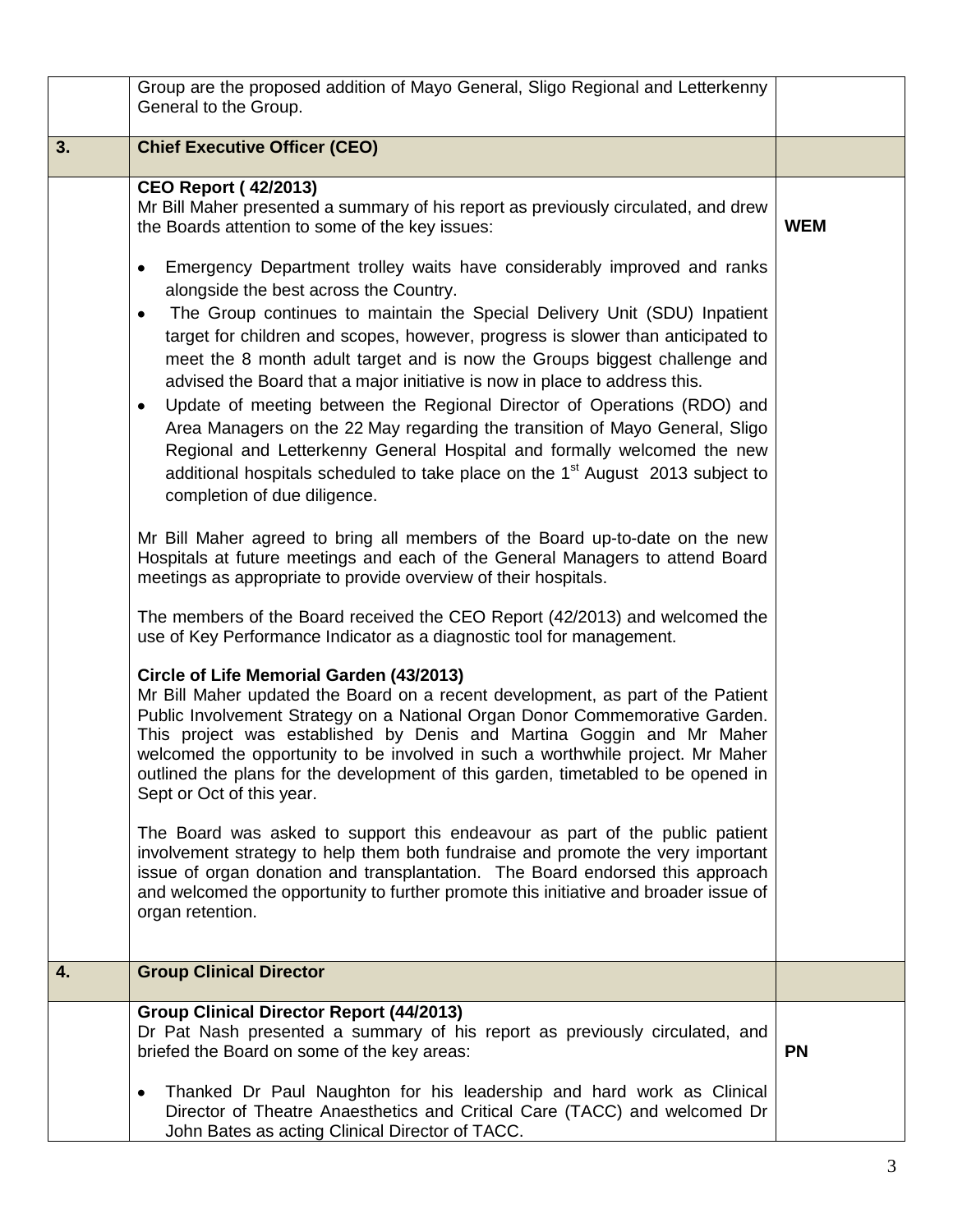|    | Update of the major developments of the new Directorate Structure to<br>$\bullet$<br>encompass the additional hospitals of the Group and advised as part of the<br>reconfiguration process it is intended to restructure the Directorates over the<br>next six months.<br>First Board Quality and Patient and Safety Committee to take place before the<br>$\bullet$<br>next Board meeting.<br>Outlined key achievements of individual Directorates of the Group.<br>$\bullet$<br>Progress of the Group against the National Clinical Programmes agenda.<br>٠<br>The members of the Board received the Group Clinical Directors report (44/2013)                                                                                                                                                                     |               |
|----|----------------------------------------------------------------------------------------------------------------------------------------------------------------------------------------------------------------------------------------------------------------------------------------------------------------------------------------------------------------------------------------------------------------------------------------------------------------------------------------------------------------------------------------------------------------------------------------------------------------------------------------------------------------------------------------------------------------------------------------------------------------------------------------------------------------------|---------------|
| 5. | <b>Group Director of Nursing and Midwifery (GDoNM)</b>                                                                                                                                                                                                                                                                                                                                                                                                                                                                                                                                                                                                                                                                                                                                                               |               |
|    |                                                                                                                                                                                                                                                                                                                                                                                                                                                                                                                                                                                                                                                                                                                                                                                                                      |               |
|    | Group Director of Nursing and Midwifery Report (45/2013)<br>Ms Colette Cowan presented a summary of her report as previously circulated, and<br>updated the Board on some of the key areas including<br>Update on performance indicators for Nursing and Midwifery<br>$\bullet$<br>Update on developments of the Nursing Governance Structure<br>$\bullet$<br>Update on Healthy Ireland Framework for improved Health and advised that<br>$\bullet$<br>the Group will incorporate the elements of the framework in our strategies and<br>service developments.<br>Update on Haddington Road Proposals and the implications for staff regarding<br>$\bullet$<br>changes to salary working hours and terms and conditions. This is a major HR<br>development and will require sensitive handling in the coming months. | cc            |
|    | The members of the Board received the Group Director of Nursing and Midwifery<br>report (44/2013)                                                                                                                                                                                                                                                                                                                                                                                                                                                                                                                                                                                                                                                                                                                    | <b>CC/WEM</b> |
|    | Interim Ward Block (46/2013)<br>Ms Colette Cowan asked the Board to note the welcome development of an interim<br>75 Bedded Single Room Ward Block on UHG site, and requested formal approval<br>from the Board to approve the proposed approach and to support a bid to the HSE<br>for additional funding for revenue costs. The Board welcomed this development<br>and approved the request to seek funding to operate the new block. Proposed by<br>Dr Jim Browne and seconded by Ms Phyllis MacNamara.                                                                                                                                                                                                                                                                                                           | cc            |
|    | Patient Council (47/20013)<br>Ms Colette Cowan asked the Board to note the further progression of our Public<br>Patient Involvement Strategy including the setting up of the Patient Councils for our<br>hospitals with adverts going out in shortly for Volunteers in the local Media followed<br>by structured interviews.                                                                                                                                                                                                                                                                                                                                                                                                                                                                                         | cc            |
|    | Ms Colette Cowan requested that Patient Story become a standard agenda item of<br>the Board. This request was agreed by the Board.                                                                                                                                                                                                                                                                                                                                                                                                                                                                                                                                                                                                                                                                                   |               |
| 6. | <b>Chief Finance Officer (CFO)</b>                                                                                                                                                                                                                                                                                                                                                                                                                                                                                                                                                                                                                                                                                                                                                                                   |               |
|    | Group Finance Report (48/2013)<br>Mr Maurice Power presented the Finance Report<br>as previously circulated,<br>highlighting key areas:<br>At the end of April the Group are over budget by $€5.6m$ . The Group are<br>performing well in overtime and agency but are still experiencing pressures<br>in patient related non pay costs and considerable reduction in income<br>generation.                                                                                                                                                                                                                                                                                                                                                                                                                           | <b>MP</b>     |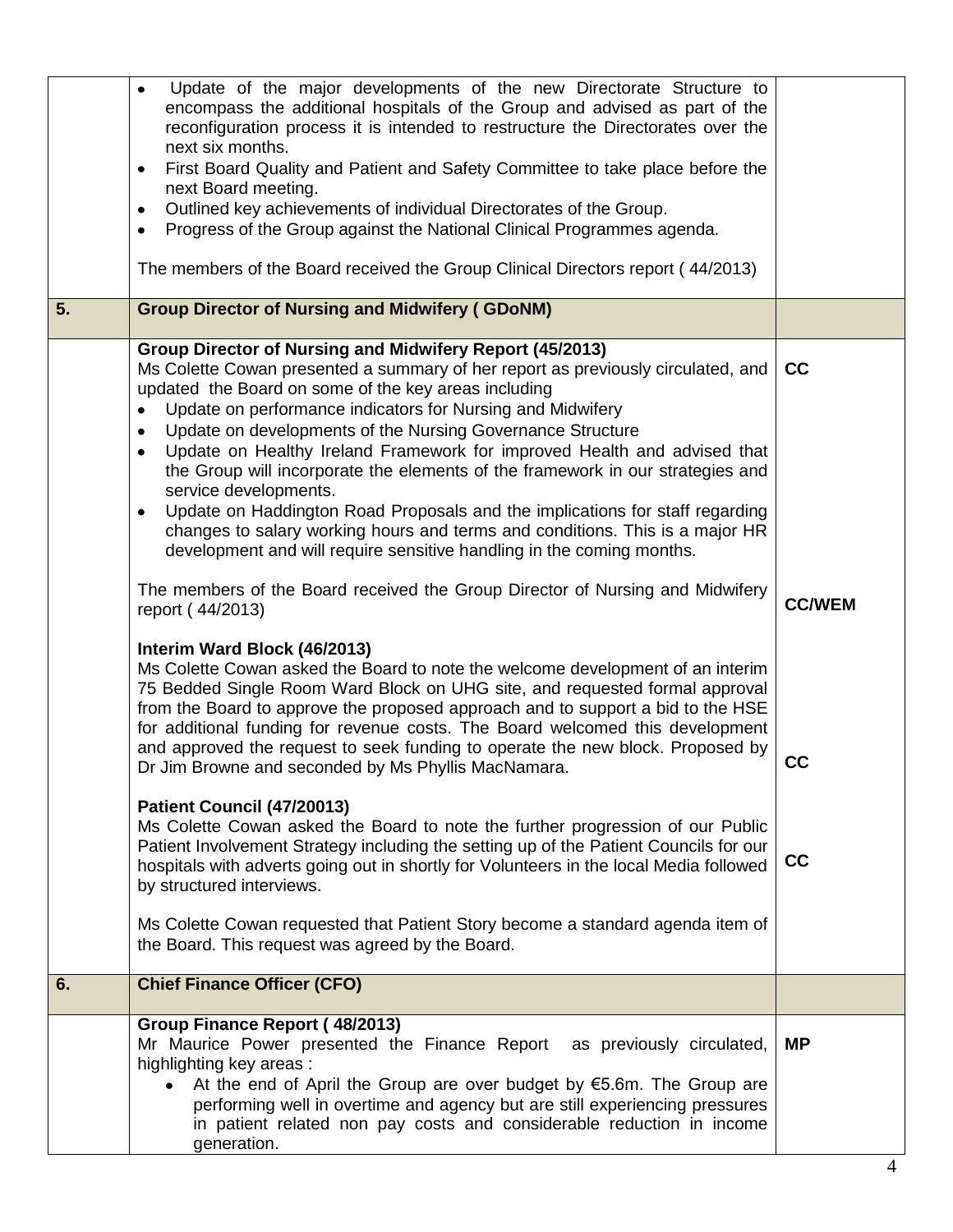|    | from an estates and operational management point of view.<br>The Chair on behalf of the Board thanked both for their attendance and impressive<br>presentation.                                                                                                                                                                                                                                                                                                                                                                                                                                                                                                                                                                                                                                                                                                                                                                                                                                                                                                                                                                                                                           |                                     |
|----|-------------------------------------------------------------------------------------------------------------------------------------------------------------------------------------------------------------------------------------------------------------------------------------------------------------------------------------------------------------------------------------------------------------------------------------------------------------------------------------------------------------------------------------------------------------------------------------------------------------------------------------------------------------------------------------------------------------------------------------------------------------------------------------------------------------------------------------------------------------------------------------------------------------------------------------------------------------------------------------------------------------------------------------------------------------------------------------------------------------------------------------------------------------------------------------------|-------------------------------------|
|    | Ms Ann Cosgrove, General Manager and Ms Jean Kelly, Director of Nursing and<br>Midwifery, UHG presented to the Board the overview of the Interim Block proposal                                                                                                                                                                                                                                                                                                                                                                                                                                                                                                                                                                                                                                                                                                                                                                                                                                                                                                                                                                                                                           | <b>AC/WEM</b>                       |
| 9. | <b>New Ward Block UHG</b>                                                                                                                                                                                                                                                                                                                                                                                                                                                                                                                                                                                                                                                                                                                                                                                                                                                                                                                                                                                                                                                                                                                                                                 |                                     |
|    | Dr Francis Finucane Consultant Endocrinologist presented the plans for the<br>development of an Institute of Metabolic Medicine and Surgery on the MPUH site,<br>which will serve as a regional centre for the care of patients with severe obesity<br>and related disorders. This was seen as a very welcome development by the<br>Board and the Board agreed to support this development.                                                                                                                                                                                                                                                                                                                                                                                                                                                                                                                                                                                                                                                                                                                                                                                               | <b>FF</b>                           |
| 8. | <b>Development of Metabolic Medicine and Surgery Service</b>                                                                                                                                                                                                                                                                                                                                                                                                                                                                                                                                                                                                                                                                                                                                                                                                                                                                                                                                                                                                                                                                                                                              |                                     |
|    | Mr Tony Canavan presented the Group Performance Management Report<br>(49/2013) as previously circulated, highlighted performance issues against the<br>backdrop of 2013 Service Plan.<br>Following a number of clarifications from Board Members addressed by the COO<br>the members of the Board received the Group Performance Management Report<br>(49/2013)                                                                                                                                                                                                                                                                                                                                                                                                                                                                                                                                                                                                                                                                                                                                                                                                                           | <b>TC</b>                           |
| 7. | <b>Chief Operating Officer (49/2013)</b>                                                                                                                                                                                                                                                                                                                                                                                                                                                                                                                                                                                                                                                                                                                                                                                                                                                                                                                                                                                                                                                                                                                                                  |                                     |
|    | Following a number of clarifications from Board Members addressed by the CFO<br>the members of the Board received the Chief Financial Officers Report (48/2013)<br>The Board considered a discussion led by Mr Noel Daly on the financial impact of<br>the additional Hospitals joining the Group. It was noted that a due diligence is<br>ongoing and Mr Bill Maher and Mr Maurice Power agreed to report back to the<br>Board at the September meeting.                                                                                                                                                                                                                                                                                                                                                                                                                                                                                                                                                                                                                                                                                                                                 | <b>MP/WEM</b>                       |
|    | Group Forecast figures showing a possible overspend of €24m. While there<br>$\bullet$<br>is good progress being made on cost containment plans across the Group<br>the pressures on our non pay and income continually negate the savings<br>generated from the plans.<br>Claimsure (Electronic Claims Management System) – is now implemented<br>$\bullet$<br>in UHG and approval to progress to Portiuncula Hospital has been granted<br>and Roscommon will progress in Sept/Oct. We continue to focus on our<br>level of outstanding debt and a number of measures are in place to improve<br>position. Mr Maurice Power agreed to update the Board monthly.<br>ABC Systems- Initial results received on ABC, further validation work now<br>$\bullet$<br>being conducted. Presentations to other Hospitals planned.<br>Mr Power notified the Board that we had also received an allocation of<br>$\bullet$<br>€4.7m for replacement of minor capital equipment for 2013. Whilst this is<br>very welcome it does not fully address the considerable risks associated<br>with a number of years of non investment in medical equipment. This risk is<br>being managed on a daily basis. | <b>MP</b><br><b>MP</b><br><b>MP</b> |